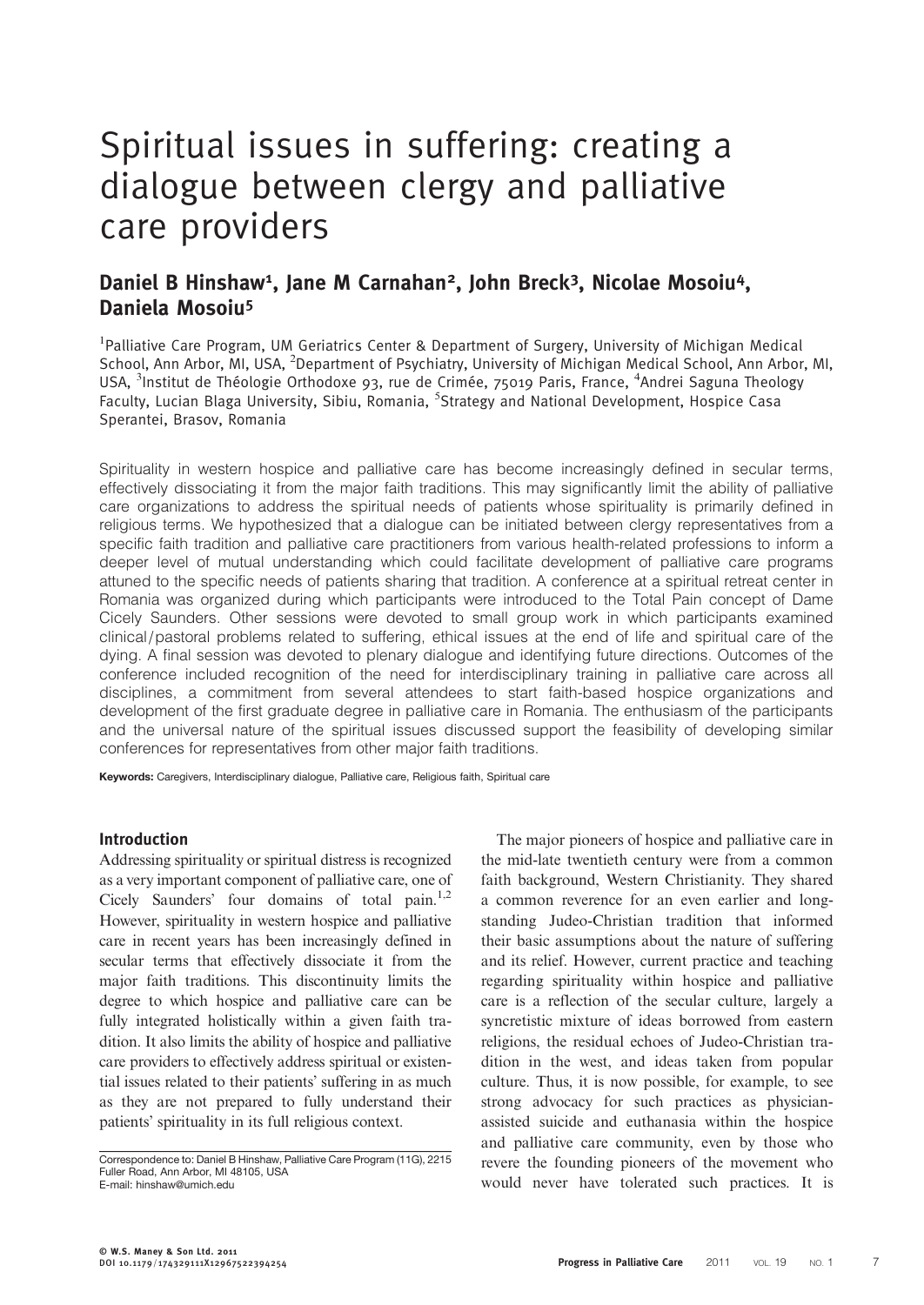precisely the adherence of the pioneers of hospice and palliative care to their religious faith that informed such attitudes proscribing the practice of physicianassisted suicide and euthanasia. Effectively, secular spirituality is rapidly becoming the normative spirituality defining hospice and palliative care in the west. It may be no wonder that many individuals are suspicious or unwilling to enroll in hospice when the essential ethos of many hospice organizations may project an ambivalence or even condescension toward prospective patients who adhere strongly to a given faith tradition. Indeed, patients with strong religious convictions may have difficulty relating to some of the basic assumptions and values held by many hospice and palliative care providers/organizations.

Hospice and palliative care programs are developing within other cultures and religious contexts. $3-6$  $3-6$  $3-6$  The western secular perspective on spirituality presented in the palliative care literature may not resonate well or fully with patients from traditional religious faiths. Would it not be appropriate for Hindus, Buddhists, Muslims, Jews, and adherents of all the great faith traditions as they introduce hospice and palliative care to their communities to inform and define the spiritual aspects of the care they provide from their own religious traditions? In other words, would not hospice and palliative care taught, developed, and practiced within a given faith tradition have very unique characteristics that would not only inform attitudes and behaviors regarding controversial issues like physician-assisted death but also address the unique spiritual needs of adherents of the given faith tradition in a deeper and more profound manner?

We hypothesized that a dialogue can be initiated between representatives of the theological, ethical, and spiritual (pastoral care) aspects of a given faith tradition and palliative care practitioners from various health-related professions to inform a deeper level of mutual understanding consistent with the given faith tradition. Such a dialogue could then

lead to palliative care specifically attuned to the needs of patients sharing that faith tradition.

#### Methods

A  $2\frac{1}{2}$  day conference at a spiritual retreat center in Romania was organized and convened in June 2008 to which approximately equal numbers of individuals representing theological, ethical, and pastoral care expertise were invited to participate with a similar number of health care professionals with expertise or interest in hospice and palliative care (Table 1). Seven of the 65 attendees came from both backgrounds (clergy who were also hospice and palliative care providers). The vast majority of Romanian citizens are professing members of the Christian faith of which the majority are members of the Orthodox Church. Demographics of invited participants to the conference reflected this distribution (Table 1).

Plenary lectures were designed to provide attendees with a common ground for dialogue. The conference began with an introductory overview of hospice and palliative care framed within the context of the recognition and care for human suffering exploring and reviewing each domain of Dame Cicely Saunders' Total Pain concept.<sup>[1](#page-6-0)</sup> Plenary lectures or theological reflections introduced the individual themes for small group interdisciplinary case-based discussions which occupied a half-day each. The themes for each halfday were presented in the following sequence: the nature of suffering from a traditional Christian perspective; ethical issues and human suffering from a traditional Christian perspective; and pastoral or spiritual care of human suffering within the Christian tradition (see Table [2](#page-2-0) for the general themes illustrated by individual case scenarios discussed in small groups in each half-day session). After each plenary lecture or reflection, the attendees were assigned to small groups of approximately 10 individuals each. Care was taken to assign approximately equal numbers of palliative care providers or health professionals and clergy representatives in

Table 1 Demographics of conference attendees

| Profession (number)         | Male          | Female | Orthodox Christian | <b>Other Christian faiths</b> | Palliative care provider |
|-----------------------------|---------------|--------|--------------------|-------------------------------|--------------------------|
| Metropolitan (2)            |               |        |                    |                               |                          |
| Bishop (1)                  |               |        |                    |                               |                          |
| Monastic (12)               |               |        |                    |                               |                          |
| Priest in Pastoral Care (5) | $\mathcal{L}$ |        |                    |                               |                          |
| Theologian (7)              |               |        |                    |                               |                          |
| Physician (21)              |               | 15     | 18                 |                               |                          |
| Nurse (5)                   |               |        |                    |                               |                          |
| Social Worker (8)           |               |        |                    |                               |                          |
| Psychologist (1)            |               |        |                    |                               |                          |
| Other <sup>a</sup> $(3)$    |               |        |                    |                               |                          |
| <b>Total (65)</b>           | 28            | 37     | 54                 |                               | 34                       |

<sup>a</sup>Health care administrators and educational staff.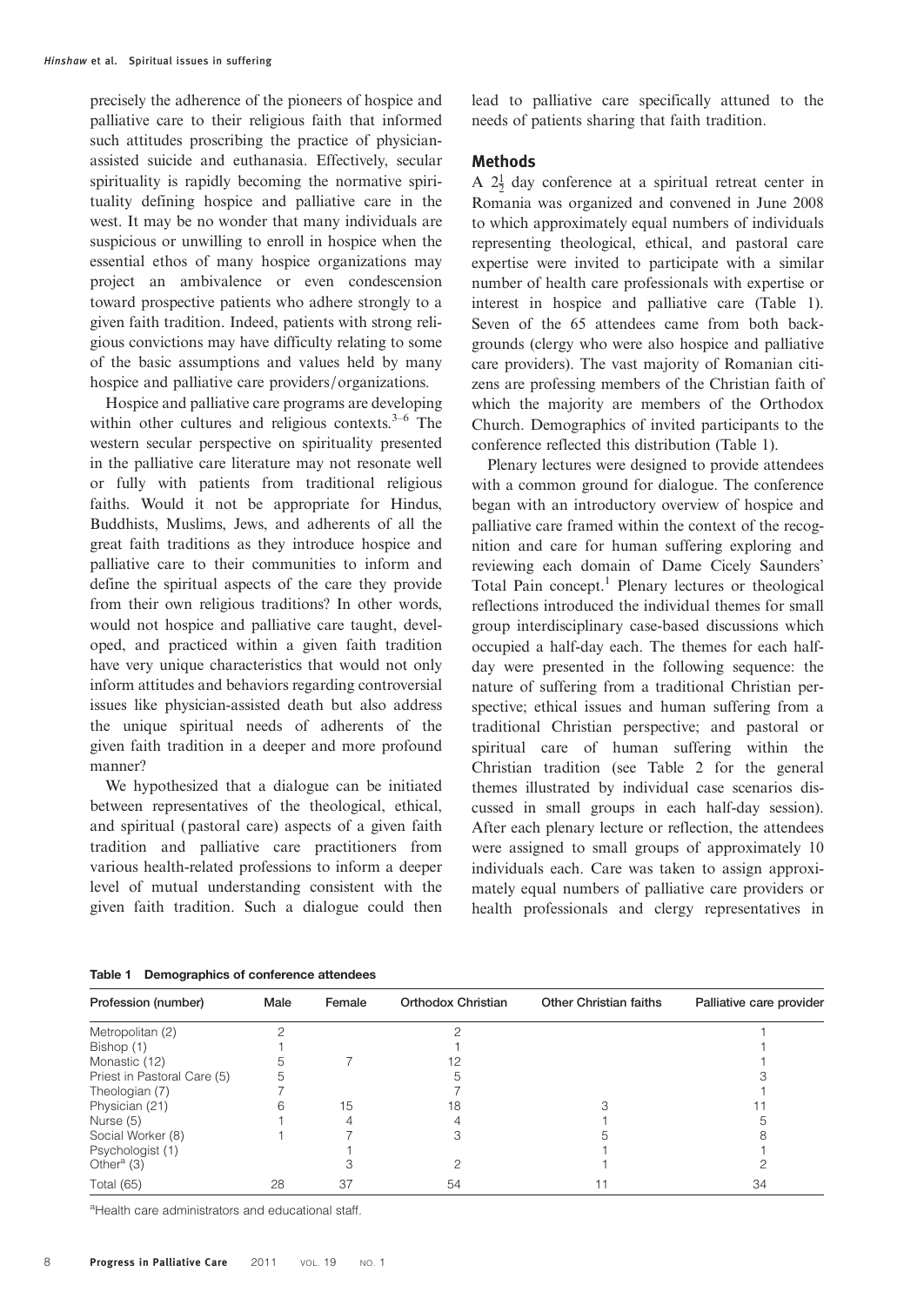#### <span id="page-2-0"></span>Table 2 Summary of conference structure and content

| Themes for half-day sessions        | Sub-themes from case scenarios <sup>"</sup><br>Introduction of total pain concept                                                                                                                                                                                                                                                                                                                                                                                                                                                                                                                                                                                                                                                                                                                                                                                                                                                                                                                                                                                                                                                                                                                                                                                                                                                                                                                                                                      |  |  |  |
|-------------------------------------|--------------------------------------------------------------------------------------------------------------------------------------------------------------------------------------------------------------------------------------------------------------------------------------------------------------------------------------------------------------------------------------------------------------------------------------------------------------------------------------------------------------------------------------------------------------------------------------------------------------------------------------------------------------------------------------------------------------------------------------------------------------------------------------------------------------------------------------------------------------------------------------------------------------------------------------------------------------------------------------------------------------------------------------------------------------------------------------------------------------------------------------------------------------------------------------------------------------------------------------------------------------------------------------------------------------------------------------------------------------------------------------------------------------------------------------------------------|--|--|--|
| Overview of hospice/palliative care |                                                                                                                                                                                                                                                                                                                                                                                                                                                                                                                                                                                                                                                                                                                                                                                                                                                                                                                                                                                                                                                                                                                                                                                                                                                                                                                                                                                                                                                        |  |  |  |
| Theology of suffering               | The nature of suffering<br>What is suffering? Who suffers? Why is there suffering? Is it a punishment from God?<br>The relationship of sin to suffering<br>Do we ever need to suffer? Do some deserve to suffer? Can suffering be redemptive?<br>The silence of God in the midst of suffering<br>How can a merciful God allow suffering to occur?<br>Denial and Suffering<br>What is the appropriate response to patients who do not want to confront their suffering?<br>Is healing without cure possible?<br>Suffering and death<br>Is it evil to wish for, even pray for, the death of one who is suffering?                                                                                                                                                                                                                                                                                                                                                                                                                                                                                                                                                                                                                                                                                                                                                                                                                                        |  |  |  |
| Ethical issues and suffering        | The principle of double effect<br>If there is a small but real chance that a medication prescribed to relieve severe pain might<br>also shorten the life of the one who is suffering, would it be a sin to take the medication?<br>Does enduring unnecessary pain increase sanctity?<br>Prolongation of life by artificial means<br>As new life-prolonging technologies become available, is there a religious/moral obligation<br>to prolong biological life even beyond the natural history of a fatal progressive illness?<br>Does deteriorating quality of life justify withdrawing a chronic life-sustaining therapy (e.g.<br>chronic hemodialysis)? How much of a reduction in quality would justify such a change?<br>Is there an ethical difference between withholding a life-sustaining therapy and withdrawing<br>it once started?<br>Withholding information for compassionate reasons<br>Is lying to a patient ever justified? Is it a truly compassionate act or avoidance of a difficult<br>and painful conversation? What kind of hope could be based on lies?<br>What are the ethics of preventing patients from preparing for their death? How can the truth<br>of bad news be shared while still generating realistic hope?<br>Physician-assisted suicide and euthanasia<br>How should caregivers respond to requests to 'end my suffering?' Is a desire for one's<br>suffering to end or even a desire for death inherently wrong? |  |  |  |
| Spiritual care and suffering        | Finding/restoring meaning in the midst of suffering<br>What have been primary sources of meaning in a person's life? How does a terminal illness<br>affect these sources of meaning? How does the loss of meaning that may occur with a<br>terminal illness affect one's identity as a person and one's relationships? How can<br>caregivers help dying patients find/restore meaning in their lives?<br>Depression and Spiritual Distress<br>How can psychological distress be differentiated from spiritual distress? What is the role of<br>prayer versus medication in treating spiritual distress? How can psychological<br>(psychiatric) and spiritual care be integrated in a holistic manner?<br>'Bargaining with God' – religiosity, desperation, and denial in search of a cure<br>Can one 'make a deal' with God? What kinds of spiritual interventions can be offered to help<br>this form of denial?<br>Exacerbation of the spiritual distress of the dying by insisting they live<br>Is it sometimes necessary to give the dying permission to die? How can caregivers<br>recognize and address this problem?<br>Disruption of relationships and spiritual pain<br>What is the interface between social and spiritual pain? How do relationships affect spiritual<br>pain? How can caregivers address the social aspects of spiritual distress?                                                                                          |  |  |  |
| Wrap up and next steps              |                                                                                                                                                                                                                                                                                                                                                                                                                                                                                                                                                                                                                                                                                                                                                                                                                                                                                                                                                                                                                                                                                                                                                                                                                                                                                                                                                                                                                                                        |  |  |  |

aExamples of questions offered to stimulate discussion in the small interdisciplinary groups regarding the various subthemes of the workshop are presented in the table in italics.

each group. Discussion of specific cases (see the Appendix for actual case scenarios) relevant to the theme for that half-day session then ensued. A series of questions was provided to facilitators to stimulate discussion, if needed, otherwise spontaneous discussion based on review of the assigned case was encouraged. Notes were taken in each group of themes emerging from the discussion and these were later presented at the end of each session in a plenary time of sharing and larger group discussion. A final half-day session was devoted to a review of the conference, further exploration in a plenary context of emerging themes, and future directions to pursue.

#### Results

Several observations and general themes emerged during the conference, which were a result of the intellectual ferment created by interactions between attendees who were health care providers and those who represented the perspective of clergy. Reports from the small group discussions revealed that there had been a long-standing need to find a common language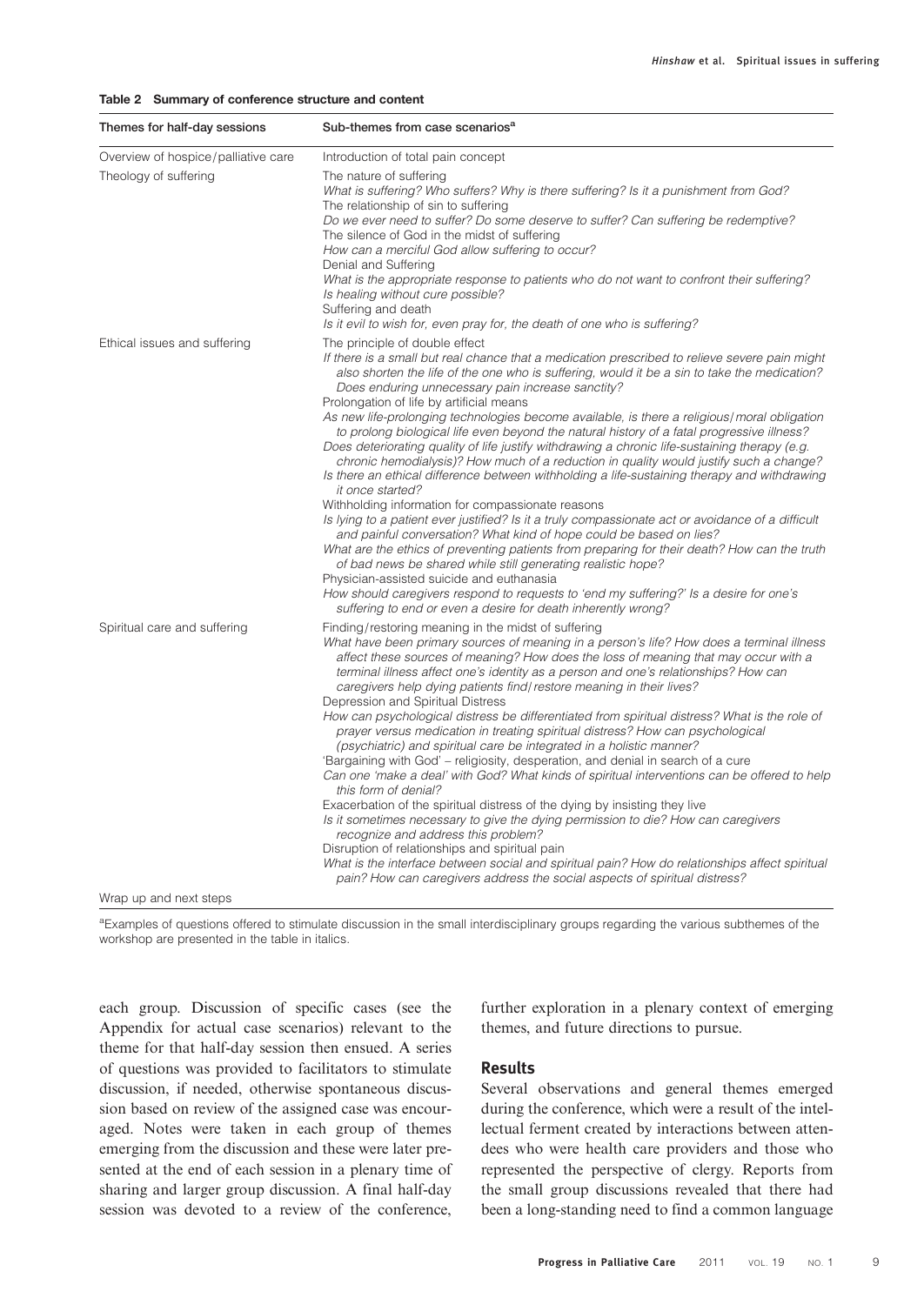for effective discourse between these two groups. It was generally felt by attendees that the small group discussions by being focused on realistic clinical and pastoral scenarios helped greatly to facilitate a common dialogue and understanding. There was also acknowledgement that the issues being discussed at the conference were of deep interest and practical relevance regardless of professional background. Importantly, for most, if not all participants, the conference represented the first real opportunity they had ever had to discuss and reflect upon these issues in such a mixed company. There was a general consensus that one's individual understanding of very difficult problems in clinical or pastoral care was enriched considerably by exploring the perspectives of other professional backgrounds, even when the majority of those present shared many of the same basic assumptions (e.g. a traditional Christian perspective on moral issues).

The small group interactions also created a simulated opportunity for members of each discussion group to function, at least temporarily, as interdisciplinary teams. Although some of the health care providers, by virtue of their training and experience in hospice and palliative care were familiar with the process of working in an interdisciplinary team, for many of the participants including some of the clergy, this was unfamiliar territory. It became possible for many participants to break down or at least become aware of the preconceptions and prejudices that can develop within the professional and cultural silos that typically form within higher education. Although experiencing the often rich and complex dialogue within the small groups created considerable excitement among participants, challenges were evident in that establishing a process for hearing all perspectives was critical as was the need to fully integrate the outcomes or recommendations emerging from such interdisciplinary interactions in a way that would ultimately benefit those who are suffering.

Even in such a relatively homogeneous society with respect to cultural values and religious faith as is the case in Romania, it was evident from the discussions within the conference that there has been a dramatic lack of dialogue between health professionals and the clergy, even in areas where there are clear overlapping interests and expertise. It also became evident from the discussions that there are very few, if any, opportunities for seminarians and students in the health professions in Romania to interact together in an educational setting during their training. A common problem identified during the small group discussions is the difficulty that Romanian physicians have in telling painful truths (e.g. communicating a terminal diagnosis or prognostication in advanced illnesses) to patients. There was a general sense from some of the

discussions that the challenges that many physicians in Romania have with presenting bad news to patients might be made easier or at least quite different, if an ongoing dialogue between health professionals and clergy could begin during the educational process. It was proposed that clergy could continue to collaborate very effectively with physicians in this painful but essential task by helping prepare their parishioners to face their mortality as a spiritual task. In effect, clergy would gradually assist in a cultural frame shift in which Romanian patients would want to know their diagnosis and prognosis because of the spiritual implications.

Another major theme that was developed and enriched by the small group interactions was the participants' understanding of the nature of suffering. While theologians at the conference were often able to share deep philosophical and religious insights into the nature and origins of suffering from a traditional Christian perspective, the shared experience and perspective of health professionals who care for human suffering on a daily basis created a unique synergy in the discussions of the case scenarios. The small group case-based discussions represented a special forum in which to test the deeper theological perspectives on suffering, grounding them in the context of the real-life distress of individual persons which so frequently confronts clinicians and pastors. Specific theological insights about suffering that emerged during discussions at the conference included the concept that to the extent that clinicians and pastors participate in the relief of suffering they are God's co-workers in the world; life at its deepest level cannot be understood without confronting and experiencing suffering; and fundamentally, suffering is not the greatest evil for traditional Christianity, rather separation from God is. In other words, the voluntary suffering of the Incarnate God is seen as transforming and giving meaning to individual human suffering.

Distinguishing between depression and spiritual distress was identified as a challenging problem. While it was recognized that clinical depression will require medication for effective treatment, it was also emphasized in the discussions that depression frequently represents an aggravated form of spiritual crisis. Medication to address the depressive symptoms makes it possible to focus on deeper spiritual problems which ideally would be addressed pastorally in collaboration with the interdisciplinary team.

Finally, considerable discussion was focused on religious faith in which hope for a cure may be focused versus denial. A strong faith in the possibility of divinely mediated cure was considered to not be the same as denial although superficially it may at times appear to be so. Faith in God's ability to cure disease, tempered by an acceptance of whatever may come, as God's will, was identified as being quite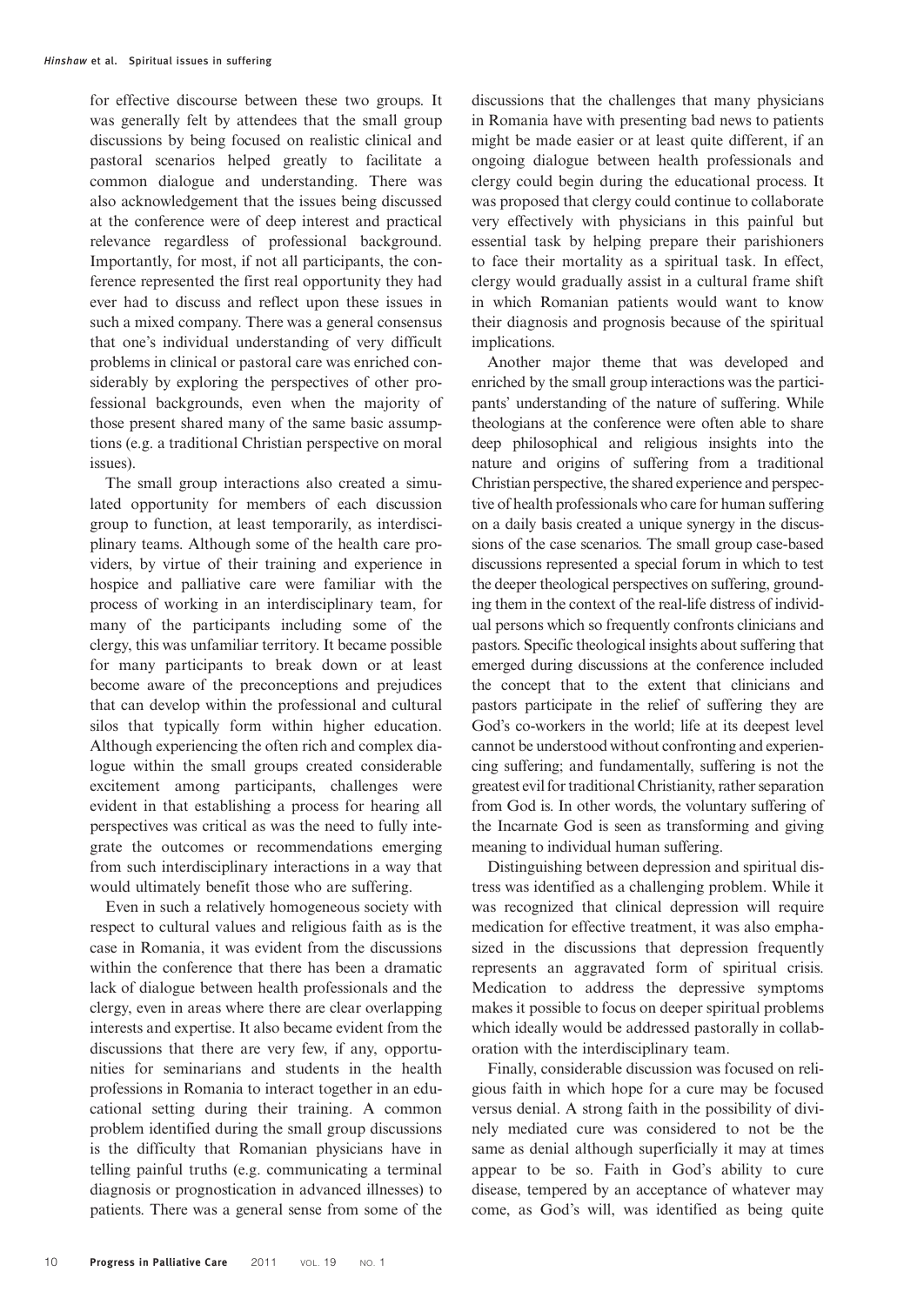distinct from denial which is so often seen at times during a patient's journey toward acceptance of a terminal diagnosis.

#### **Discussion**

Of the greater than 6 billion people inhabiting this planet, approximately 85% are adherents of some form of religious faith.<sup>[7](#page-7-0)</sup> Those individuals who have identified themselves as non-religious or atheist com-prise only 15% of the world population.<sup>[7](#page-7-0)</sup> The remaining 85% who have an identified religious faith are distributed approximately as follows in order of decreasing numbers based on data from mid-year 2002: Christians (33.1%), Muslims (20.0%), Hindus (13.5%), Buddhists (5.9%), and other religious groups including Sikhs, Judaism, ethnic religions, and new religions making up the remainder  $(12.5\%)$ .<sup>[7](#page-7-0)</sup> Considerable research interest and effort has been devoted to differentiating between the effects of spirituality and religious faith on health outcomes including the relative impacts of these two factors on psychological adjustment and quality of life in cancer patients. $8,9$  Most of these studies have been done in western, 'developed' countries with highly secularized cultures and hospice programs. In these studies, observations have been made suggesting that the 'spiritual' factors of meaning and being at peace as differentiated from explicitly religious factors were more closely correlated with better outcomes. This begs the question of how tightly coupled spirituality and religious faith are in different faith traditions and cultures. Again, in western societies where individual autonomy is often prized above most other values, such observations may be quite pertinent. However, in many other societies and faith traditions where being integrated within a larger community of faithful is more the norm, these observations may not be so applicable. Indeed, it may be impossible to make what may seem an artificial distinction between spirituality centered in meaning and peace of mind versus religion when meaning may be primarily centered in the actual religious faith of adherents.

The impact of conferences like this one is often difficult to measure or determine. There are clear limitations of what can be achieved in a 2–3 day conference of this type. However, by the end of the conference, several attendees had made commitments to develop hospice/palliative care programs directly as a result of their attendance at the meeting. Where previously, very little formal activity in the area of hospice and palliative care had been sponsored by the Orthodox Church in Romania, several new programs are now underway including, among others, hospice programs that have been initiated in Cluj/ Napoca (St Nectarios' Hospice), a hospice team at Varatec monastery in Moldavia, and a hospice

program sponsored by an Orthodox parish in southern Romania (Holy Martyrs Julian and Juliana parish). As a follow up of this conference, a workshop on spiritual/pastoral care at the end of life was held for 40 Orthodox priests in Bucharest. Several Orthodox clergy attendees at the conference also recommended the formation of an international Orthodox palliative care working group to serve in a consultative capacity to other Orthodox groups outside Romania who might be interested in developing hospice/palliative care programs. There was recognition at the end of the conference of the need to incorporate specific training in spiritual care at the end of life for seminarians. Preferably, this would be done collaboratively, wherever possible, with health professional schools in the same community to facilitate an interdisciplinary dialogue early in the formation of all professionals involved in the care of the dying. As an additional outcome of the conference, interest in the development of graduate level multidisciplinary training in palliative care was generated. This interest has culminated in the creation of the first Romanian master's degree program in Palliative Care at Transilvania University in Brasov (please see Table 3 for an outline of the 2-year curriculum). The first class will matriculate in

Table 3 Structure and content of masters program in palliative care at Transilvania University, Brasov, Romania

| First semester                                                             | Credits | Second semester                                                     | Credits |
|----------------------------------------------------------------------------|---------|---------------------------------------------------------------------|---------|
| Year I modules                                                             |         |                                                                     |         |
| 1. Scientific research<br>methodology                                      | 7       | 5. Media training<br>and medical<br>communication                   | 5       |
| 2. Biostatistics and<br>medical informatics                                | 5       | 6. Organizing and<br>management of<br>palliative care<br>services   | 13      |
| 3. Evidence-based<br>clinical<br>management in<br>palliative care          | 11      | 7. Internal audit<br>and risk<br>management                         | 5       |
| 4. Aspects of<br>palliative oncology<br>and non-oncologic<br>disease       | 7       | 8. Suffering,<br>spirituality, and<br>culture in<br>palliative care | 7       |
| Year II modules<br>1. Bioethics                                            | 6       | Independent/<br>supervised<br>research (thesis<br>required)         | 30      |
| 2. Medical legislation -<br>legal issues and<br>palliative care            | 5       |                                                                     |         |
| 3. Communication and<br>multidisciplinary<br>support in palliative<br>care | 7       |                                                                     |         |
| 4. Advanced symptom<br>management                                          | 8       |                                                                     |         |
| 5. Nursing in palliative<br>care                                           | 8       |                                                                     |         |
| 6. Strategies in<br>medical marketing                                      | 4       |                                                                     |         |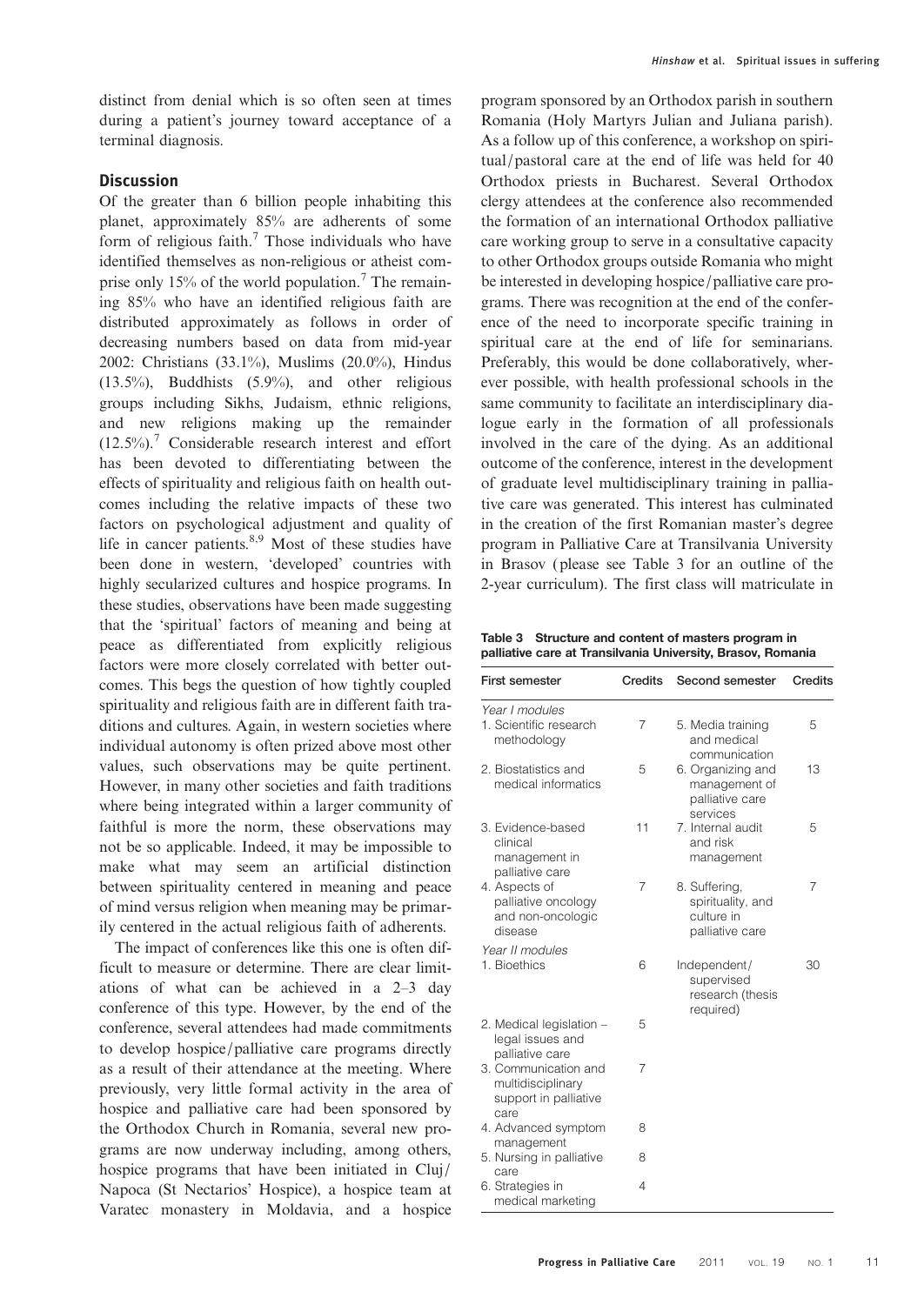the fall of 2010. The master's program in Palliative Care has been designed as a multidisciplinary training experience. It is open to anyone with an undergraduate university degree who has an interest in palliative care including individuals from health care (e.g. nurses, social workers, physicians) as well as non-health care backgrounds (e.g. clergy, theologians, administrators, academics, etc.). There will be some flexibility built into the educational experience taking into account the needs and professional goals of individual learners and their prior backgrounds. A seven credit course entitled, 'Suffering, Spirituality, and Culture in Palliative Care' organized and primarily taught by a physician is a reflection of the impact of this conference on the educational design of this graduate level educational program. The conference also attracted the attention of the national news media because of its unique coupling of clergy and health professionals. The longer-term impact of the conference on education of seminarians and health professionals, clinical and pastoral care at the end of life, and how Romanian culture addresses the whole topic of palliative care remains to be seen.

The primary goal of this conference was to create a common ground of understanding for effective dialogue and collaboration between clergy and health care providers who share a common faith tradition as they address major spiritual issues in palliative care. To apply this concept to a more diverse, pluralistic culture, a two-step approach may need to be taken. First, it would be essential to make sure that palliative care providers who share the same religious faith as their patients have had the opportunity to develop a coherent understanding and approach to addressing the spiritual needs of their patients with advanced life-threatening illnesses. Conferences modeled on the one described in this manuscript could facilitate this process for health care providers from specific faith traditions as they interact with clergy from their own faith tradition. Once this approach has been applied to each major faith tradition within a religiously diverse region or country, a second conference could be organized. It would be focused on bringing together palliative care providers and theological representatives from the individual faith traditions who have already experienced the initial faith-specific conference with health care providers/theologians from other faith traditions to explore the unique differences and points of convergence theologically, liturgically, and culturally between the several traditions for better mutual understanding. This, in turn, could lead to more sensitive and thoughtful care provided to persons of different cultural and faith backgrounds based on a deeper level of understanding of the spirituality derived from different religious faith traditions.

This conference demonstrated the feasibility of bringing together health care providers working in hospice/palliative care and religious leaders responsible for theological education, religious practice, and pastoral care of the dying to work on developing mutual understanding as well as explore potential ways to collaborate in the care provided. Orienting all conference participants to a basic understanding of the philosophy of hospice/palliative care helped create a common ground for discourse which was then centered on the great existential questions that become so prominent in human experience when life itself is threatened. The content of the questions and case scenarios for small group discussion are so fundamental and universal that similar conferences with minor modifications addressing unique cultural issues should be feasible within any major faith tradition. Integrating deeply held religious beliefs specific to the faith traditions of palliative care patients and their families will facilitate the spiritual work of the dying.

#### Appendix: Materials – cases for small group discussions

#### Half-day session devoted to theology of suffering

- First case scenario: A 56-year-old university professor develops continuous intense upper abdominal pain radiating to her back. Computed tomography demonstrates a large mass in the body of the pancreas with multiple metastases in the liver. When she learns of her terminal diagnosis, she asks you: 'Why must I suffer? Why is God punishing me?'.
- Second case scenario: A widowed 39-year-old mother of two children, ages 12 and 14, has just been told that her metastatic breast cancer is progressing rapidly in spite of therapy. Although tearful, she states that her Christian faith will sustain her through this trial. Two months later she is needing to rest most of the day and needs assistance with bathing. She is visibly anxious but insists that God will heal her.
- Third case scenario: The parents of a 5-year-old girl who is now comatose from progression of her malignant brain tumor are keeping vigil at her bedside. They turn to you and ask through their tears: 'Why has God abandoned us and our daughter? Why is He silent in the midst of our suffering?'.
- Fourth case scenario: A 58-year-old man positive for hepatitis C with cirrhosis of the liver is diagnosed with progressive hepatocellular (liver) cancer. He is experiencing increasingly intense right upper abdominal pain but refuses to take pain medication, stating: 'I deserve to suffer because of my past drug abuse that caused this cancer'.
- Fifth case scenario: An 85-year-old man is diagnosed with far advanced renal (kidney) cancer and has several painful bone metastases. He is a self-described agnostic: 'How could God allow such suffering in the world, including mine?'. His family complains that he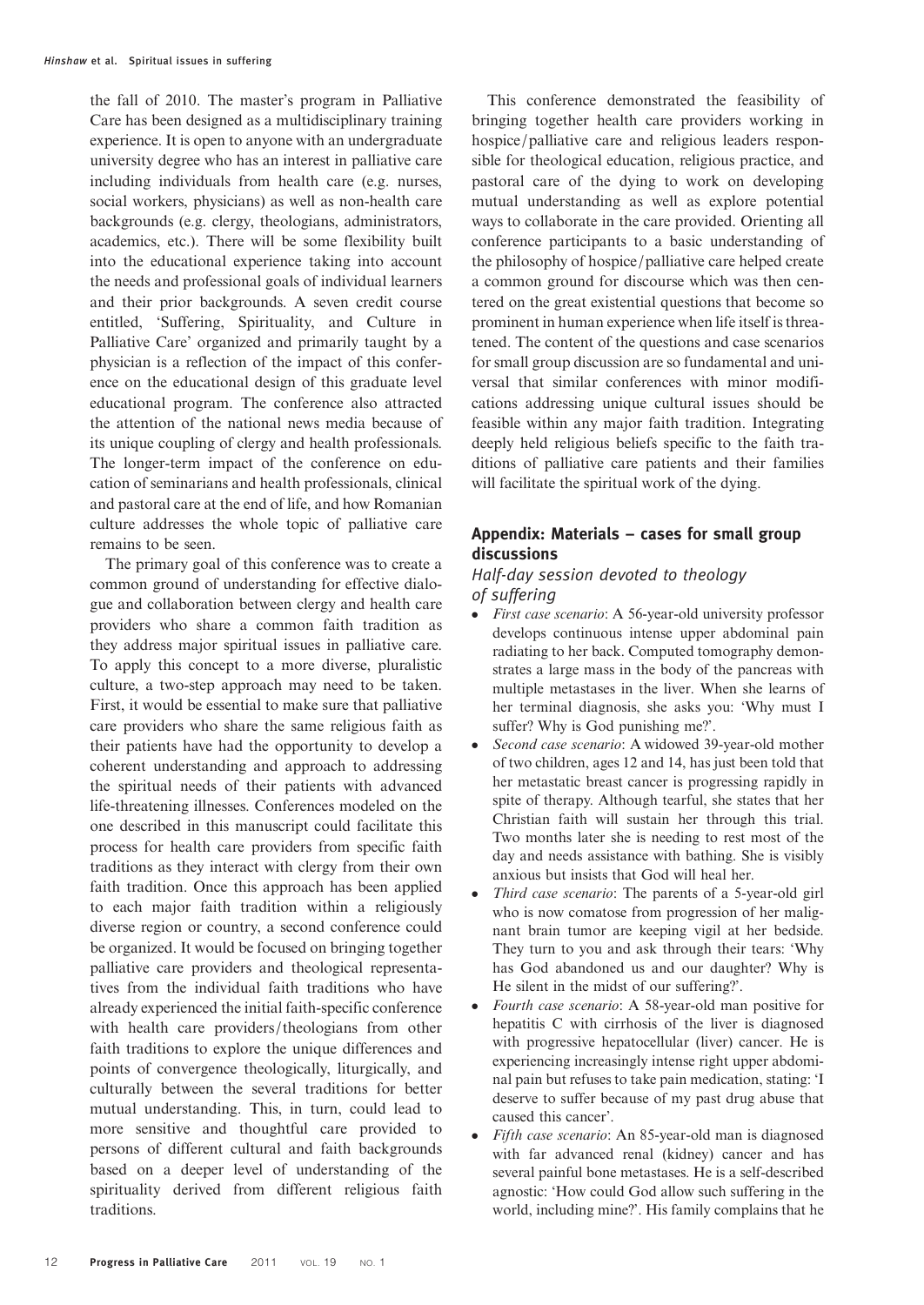<span id="page-6-0"></span>is sedated all the time from taking too much pain medication. He states that he takes enough medication to be 'as comfortable as possible' and 'I don't want to have to think about my suffering'.

Sixth case scenario: An Orthodox priest's wife has been bedridden for over 20 years with a slowly progressive neurologic disorder. She has been minimally responsive for several years and requires total care. In confession, her husband states that he feels ashamed and guilty because of a desire for her death so that he could see an end to her suffering.

# Half-day session devoted to ethical issues and suffering

- First case scenario: A pious 70-year-old woman is experiencing increasing pain in her abdomen from progressive colon cancer. She refuses any increase in her pain medication because she has heard that the pain medication may shorten her life and 'that would be a sin'.
- Second case scenario: An 85-year-old female has a several years history of progressive dementia (Alzheimer's disease). Her family is concerned that she is now eating very little and that she will 'starve to death', unless a feeding tube is placed. She has been bedfast for several months, has lower extremity contractures, a sacral decubitus ulcer, and cannot utter more than a few intelligible words during a 15 minute encounter.
- Third case scenario: A 46-year-old blind diabetic man who has end-stage kidney disease and has been undergoing hemodialysis for several years complains that the quality of his life is progressively worsening. He wishes his suffering could end. He understands that he could stop dialysis and that death would come within days but is concerned that this may be a form of suicide.
- Fourth case scenario: A brilliant 22-year-old university student with prospects for a great academic career develops chronic severe headaches. Imaging studies show an advanced incurable malignant brain tumor. When he is next seen, his father takes you aside and insists that you should not tell him the diagnosis because 'it will rob him of hope'.
- Fifth case scenario: Although great efforts have been taken to relieve the intense pain experienced by a 35-year-old woman with advanced metastatic cervical cancer, she continues to suffer intensely. During a visit to her bedside in the hospital she asks you for help 'to end my suffering'.
- Sixth case scenario: A 64-year-old woman is delirious and dependent on a ventilator after developing multiple organ failure following an abdominal operation complicated by intestinal leakage and severe infection. After several weeks without improvement in her condition, her family is asking that the ventilatory support be stopped and that she be allowed to die. A family member arrives from a distant town and states that 'stopping care now would be equivalent to killing her!'.

## Half-day session devoted to spiritual care and suffering

- First case scenario: A 49-year-old physician with a very busy clinical practice develops increasing fatigue, weight loss, and vague abdominal discomfort. She is eventually diagnosed with advanced, widely metastatic gastric cancer. She is no longer able to practice medicine. With her reduced level of activity she becomes increasingly irritable and at times tearful and states: 'My life no longer has any meaning'.
- Second case scenario: A 61-year-old devout man with newly diagnosed pancreatic cancer based on biopsy of a solitary liver metastasis is complaining of increasing difficulty sleeping, fatigue, poor appetite, low mood, and an inability to enjoy activities that previously gave him pleasure. Upon further questioning, he also expresses a profound sense of guilt and hopelessness.
- Third case scenario: A 64-year-old man with advanced lung cancer has been a religious skeptic most of his adult life. As the debility associated with his cancer progresses, he becomes desperate for any option that might provide a cure. He makes his confession and is formally reconciled to the faith of his youth, receiving the sacraments of holy unction and communion. When it becomes evident that he is still getting weaker and will die soon, he becomes angry and despondent saying: 'I did my part. Why hasn't God done His part?'.
- Fourth case scenario: A 38-year-old woman with advanced ovarian cancer is now bedfast and extremely cachectic and emaciated. Her husband has taken extended leave from work to remain at her bedside day and night. He continually encourages her to 'get better because your children and I will not be able to go on living without you'. Her abdominal pain that was previously well controlled is now no longer responsive to strong opioid pain medications.
- Fifth case scenario: A 53-year-old divorced man with pancreatic cancer metastatic to the liver has had progressive upper abdominal pain radiating to his back for several weeks that has been responsive to escalating doses of morphine. He has been increasingly isolated socially since his divorce 5 years ago and has not seen his three children since that time. He now presents with excruciating pain no longer responsive to morphine.
- Sixth case scenario: An 82-year-old grandmother with advanced heart disease is experiencing increasing levels of breathlessness despite maximal medical management of her congestive heart failure. This has kept her from attending Liturgy which has been her greatest source of meaning and comfort. In despair, she expresses her wish to you that 'if only the Lord would take me'.

## References

- 1 Saunders C, Sykes N. The management of terminal malignant disease. 3rd ed. London: Edward Arnold; 1993.
- 2 Clark D. 'Total Pain', disciplinary power and the body in the work of Cicely Saunders, 1958–1967. Soc Sci Med 1999;49: 727–36.